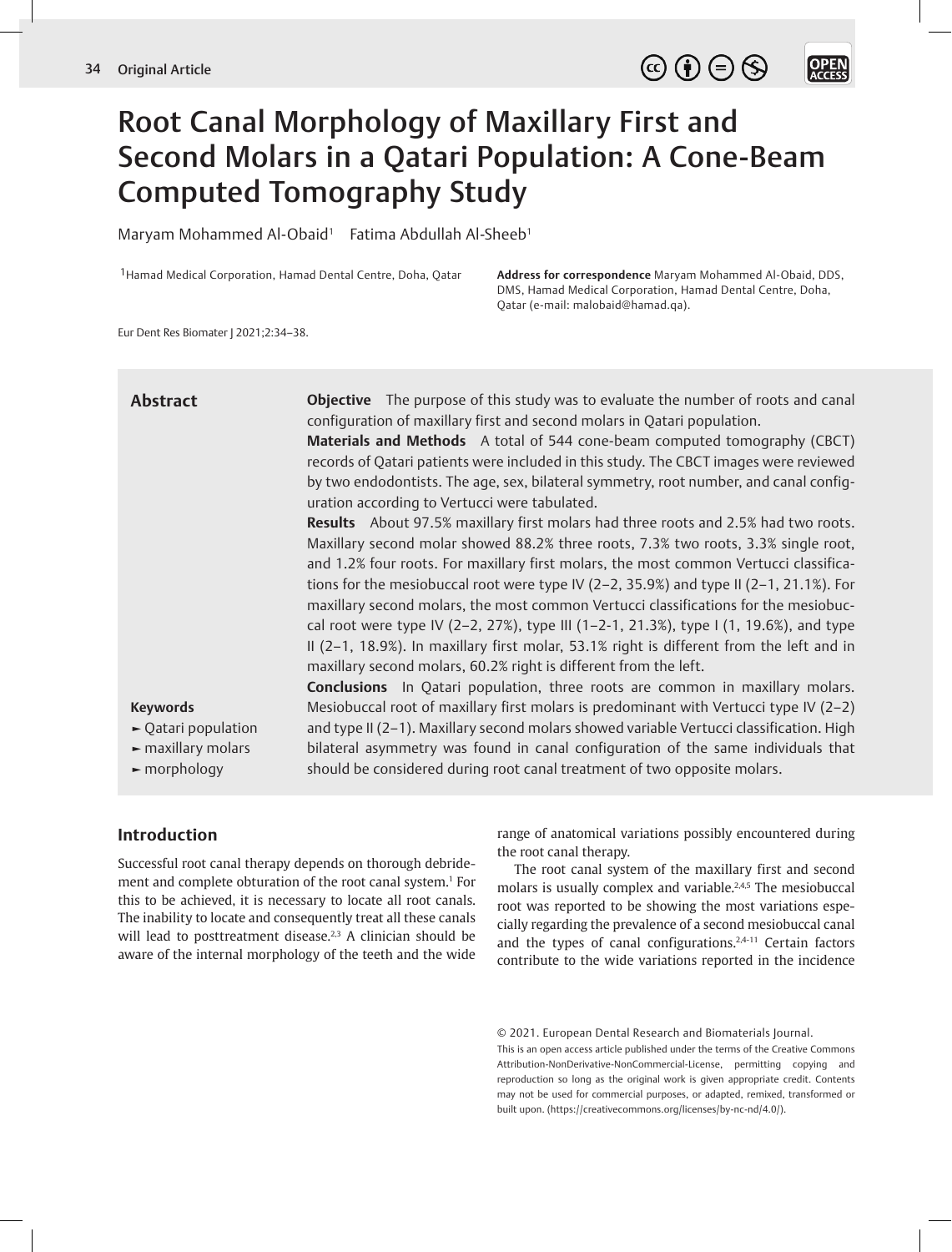of second mesiobuccal canal in maxillary molars and these include race, age, and gender of the population studied.<sup>4-18</sup>

The introduction of cone-beam computed tomography (CBCT) has significantly improved the understanding of root canal morphology.19 The advantages of CBCT scans are nondestructive way to study root canal morphology at lower radiation doses and higher resolution compared with other methods that studied the root canal anatomy of human teeth which make it more favorable for clinical application as well as a reliable method of research.<sup>20-22</sup>

The aim of this study was to identify the root canal morphology of the maxillary first and second molars in Qatari population using CBCT imaging in vivo.

## **Materials and Methods**

This retrospective descriptive study was performed with the approval of the Medical Research Center and the Institutional Review Board at Hamad Medical Corporation in Doha, Qatar. The study population is a sample of the Qatari population, who were referred for dental treatment. A total of 544 CBCT records of Qatari patients who attended Hamad Dental services were included in this study. The CBCT images were requested for different treatment purposes including examination, diagnosis, or treatment planning, and they were performed by expert radiologists. I-CT CBCT scanner (Imaging Sciences International, Hatfield, Pennsylvania, United States) was used operated with 120 kVp (eff) tube voltage, 20 mA tube current, 14.7 second, Voxel size 0.4 to 0.2 mm, with field of view of  $160 \times 40$  mm.

The CBCT images were reviewed by two endodontists with more than 10 years of clinical experience independently. The images were scrutinized through the sagittal, coronal, and axial views, and three-dimensional reconstruction of the jaws was applied when needed using Infinite software version 11.4 and Xelis dental three-dimensional viewer software version 1.0 (Infinitt, Seoul, South Korea) to extract the wanted information. In the beginning, 20% of the sample was viewed by each viewer alone twice and with 3 weeks apart, and the data collected were used to measure interexaminer and intraexaminer agreement.

For the data collection, patient's identification was not revealed where each patient was given a specific code. The data collection was as follows: age and gender of the patient, inclusion or exclusions and the reason of exclusion, each tooth type and location, the number of roots, canal configuration type according to Vertucci classification<sup>1</sup>; in addition to incidental findings such as the presence of anatomical variations, congenital anomalies, or pathologic changes.

The teeth included in this study were selected according to the following criteria: (1) permanent teeth with fully formed root; (2) no intracanal or extraradicular restorations; (3) no apical pathosis; (4) no calcification of the canals or resorption, and (5) clear CBCT images with no artifact. When one of these criteria was not applicable, the teeth were excluded mentioning the reason.

The statistical analysis was performed using Statistical Product and Service Solutions (SPSS), version 20 (SPSS Inc, Chicago, Illinois, United States). A descriptive analysis was implemented in this study to describe a detailed characteristic of the root anatomy and root canal configuration of the permanent teeth including frequency, percentages, and mean. Chi-squared test was used to compare right teeth to the left. Kappa agreement analysis was performed to assess the interexaminer and intraexaminer agreement.

#### **Results**

A total of 544 CBCT records were evaluated that included 1,088 examined teeth. The interexaminer agreement result was 95.13% (range: 74–100%) and the intraexaminer agreement was 91.7% (range: 87.4–98.1%).

Out of 1,088 examined teeth, 277 maxillary first molars teeth were included (25%) in this study.

One-hundred sixty-one (58.2%) teeth belong to females, while 116 (41.9%) teeth belong to males. The average age was 32.2 years (range: 10–70). The number of roots most commonly observed were three roots in 270 teeth (97.5%). Only seven teeth (2.5%) had two roots, and in three teeth, the roots were located in buccal and palatal position, while in 4 teeth, the roots were located in mesial and distal position (**►Table 1**).

The root canal configuration of maxillary first molar, Vertucci type I classification was always observed in the palatal root (100%) and most of the distobuccal root (97%) except for eight teeth, five (1.9%) had Vertucci type III and three (1.1%) had type V classification. Different Vertucci classifications were observed in the mesiobuccal root, in which Vertucci type IV was the predominant configuration (35.9%) followed by type II (21.1%), type III (17%), type I (12.9%), type

| Tooth type                   | No. of<br>patients<br>included<br>$(\%)$ | No. of<br>patient<br>excluded<br>(%) | <b>Female</b><br>(%) | Male $(\%)$ | Age mean      | 4 roots<br>(%) | 3 roots<br>(%) | 2 roots<br>(%) | 1 root<br>(%)    |
|------------------------------|------------------------------------------|--------------------------------------|----------------------|-------------|---------------|----------------|----------------|----------------|------------------|
| Maxillary<br>first molar     | 277 out of<br>1,088(25.5)                | 811 (74.5)                           | 161(58.2)            | 116(41.9)   | $32.2(10-70)$ | $\overline{0}$ | 270 (97.5)     | 7(2.5)         | $\boldsymbol{0}$ |
| Maxillary<br>second<br>molar | 330 out of<br>1,088(30.3)                | 758 (69.7)                           | 207(62.7)            | 123(37.3)   | $32.5(12-69)$ | 4(1.2)         | 291 (88.2)     | 24(7.3)        | 11(3.3)          |

**Table 1** Summary of gender, age, and root number of maxillary first and second molars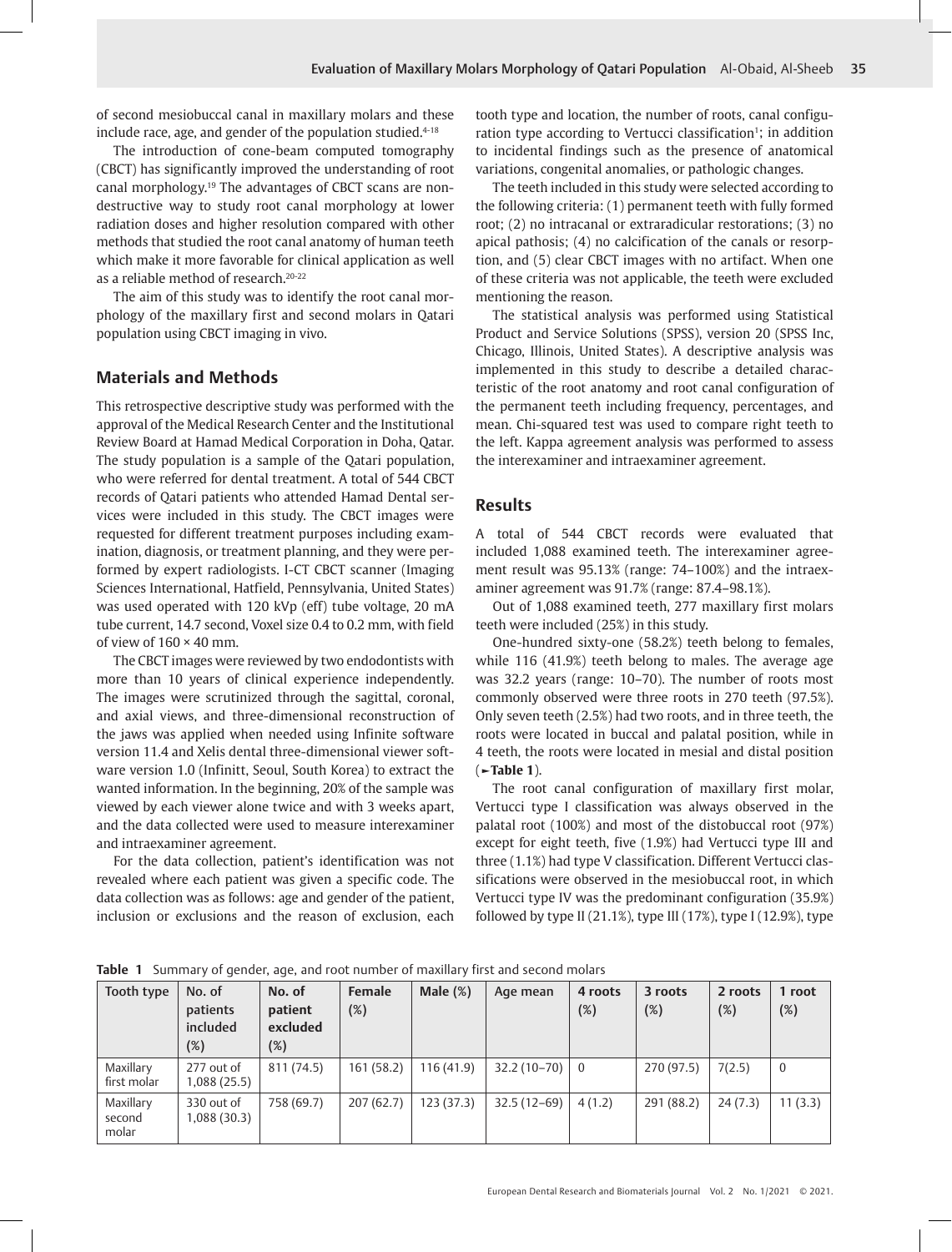V (9.3%), and type VI (2.6%). Three (1.2%) mesiobuccal roots had complex anatomy. Two rooted maxillary first molars with buccal and palatal roots and one of which had mesial and distal root had Vertucci type I classification in all the roots. Two mesial roots had type III and one root had type IV. Three distal roots had type IV (**►Table 2**).

The comparison between the upper right and left maxillary first molars in the same individuals found to be symmetrical in 96.9% and dissimilar in 3.1%, while the root canal configuration was found to be symmetrical in 46.9% and asymmetrical in 53.1% (**►Table 3**).

For maxillary second molar, 330 teeth (30.3%) were included, in which 62.7% of teeth belong to females and 37.3% of teeth belong to males. The age ranged from 12 to 69 years with an average of 32.5 years. The number of the roots most commonly observed were three (88.2%), two (7.3%), one (3.3%), and four roots (1.2%) (**►Table 1**). The two rooted maxillary second molars were found to be either in mesial and distal or buccal and palatal position.

In the three rooted maxillary second molars, the root canal configuration was mainly Vertucci type I classification in the palatal root (99.7%) except for one palatal root that had type V. Distobuccal roots were type I (99.3%) except for two distobuccal roots that had Vertucci type III. Mesiobuccal root showed almost all different types of Vertucci classification and the most predominant types were type IV (27%), type III (21.3%), type I (19.6%), type II (18.9%), followed by type V (9.3%), type VI (3.1%), and type VII (0.7%). The two rooted maxillary second molars with buccal and palatal roots showed Vertucci type I classification in all palatal and nine buccal roots, three buccal roots showed type III and three buccal roots showed type V, two buccal roots showed type II, and one buccal root showed complex canal configuration. In the four rooted maxillary second molars, Vertucci type I classification was predominant in all the canals except in one mesiobuccal root that was type II. Four teeth with single root second molar were type II, three teeth type I, two type VIII, and one showed complex anatomy (**►Table 4**).

The number of roots in maxillary second molars in the right and left were symmetrical in 89.4% and dissimilar in 10.6%, while the root canal configuration was symmetrical in 39.8% and asymmetrical in 60.2% (**►Table 3**).

#### **Discussion**

The aim of this study was to provide detailed root canal morphology of the maxillary first and second molars in Qatari population based on a retrospective analysis of CBCT images. The study revealed that the predominant number of roots in the maxillary first molars was three (97.5%) while (2.5%) of the first molars with two roots. The results are consistent with previous findings of different populations.<sup>4,6,7,9,12</sup> The maxillary second molar showed more variations in root number with the majority of three roots in 88.2%. However, three other variants were observed in the maxillary second molars; two roots (7.3%), one root (3%), and four roots (1.2%) were less frequently observed. This is common finding in many studies of root canal anatomy.5,7,16

Understanding the correct number of roots and canal morphology is essential in root canal therapy. Accurate knowledge of possible variations in root canal system before root canal therapy is crucial for endodontists with high rates of variation in maxillary molars. In line with other studies,5,7,10,18,23,24 mesiobuccal roots of maxillary first and second molar teeth had more variation in their root canal configuration compared with distobuccal and palatal roots that had been mostly one canal in this study. The incidence of two separated canals, Vertucci type IV, was 35.9% of the maxillary first molar and 21.1% started with two canals even if it will rejoin somewhere in the root trunk, Vertucci type II. It was demonstrated that root canal treatment of maxillary molars has the highest rates of clinical failure probably because complexity in root canal anatomy and not easily detected during root canal treatment.24-28 Wolcott et al examined 3,578 root canals treated first molars during a 5-year period and found that the overall prevalence of second mesiobuccal canal was 60% suggesting that failure to find and treat existing second canal will decrease the long-term prognosis. As a result, these anatomic variations should be considered during root canal treatment of maxillary molars.<sup>28</sup> The important factors

| Maxillary<br>first<br>molar | Root      | Type $I(1)$ ,<br>$n(\%)$ | Type II $(2-1)$ ,<br>$n(\%)$ | Type III<br>$(1-2-1)$ ,<br>$n(\%)$ | Type IV<br>$(2-2)$ , n<br>(%) | Type V<br>$(1-2)$ , n<br>(%) | <b>Type VI</b><br>$(2-1-2)$ , n<br>(%) | Complex<br>anatomy |                              |
|-----------------------------|-----------|--------------------------|------------------------------|------------------------------------|-------------------------------|------------------------------|----------------------------------------|--------------------|------------------------------|
| 3 roots                     | <b>MB</b> | 35(12.9)                 | 57(21.1)                     | 46 (17)                            | 97(35.9)                      | 25(9.3)                      | 7(2.6)                                 | 3(1.1)             | $2 - 1 - 2 - 1$ <sup>a</sup> |
|                             | DB        | 262 (97)                 | 0(0)                         | 5(1.9)                             | $\mathbf{0}$                  | 3(1.1)                       | 0(0)                                   |                    | $2 - 1 - 2 - 1 - 2^a$        |
|                             | P         | 100                      | $\Omega$                     | $\Omega$                           | $\mathbf{0}$                  | $\mathbf{0}$                 | $\bf{0}$                               |                    | $2 - 3 - 1$ <sup>a</sup>     |
| 2 roots                     | B         | 3                        | $\Omega$                     | $\Omega$                           | $\Omega$                      | $\Omega$                     | $\mathbf{0}$                           |                    |                              |
|                             | P         | 3                        | $\Omega$                     | $\mathbf{0}$                       | $\mathbf{0}$                  | $\mathbf{0}$                 | $\boldsymbol{0}$                       |                    |                              |
|                             | M         |                          | $\Omega$                     | $\overline{2}$                     |                               | $\Omega$                     | $\mathbf{0}$                           |                    |                              |
|                             | D         |                          | $\Omega$                     | $\Omega$                           | 3                             | $\Omega$                     | $\mathbf{0}$                           |                    |                              |

**Table 2** Number and percentage of root canal system in maxillary first molar

Abbreviations: B, buccal; D, distal; DB, distobuccal; M, mesial; MB, mesiobuccal; P, palatal. a Complex anatomy of mesiobuccal root.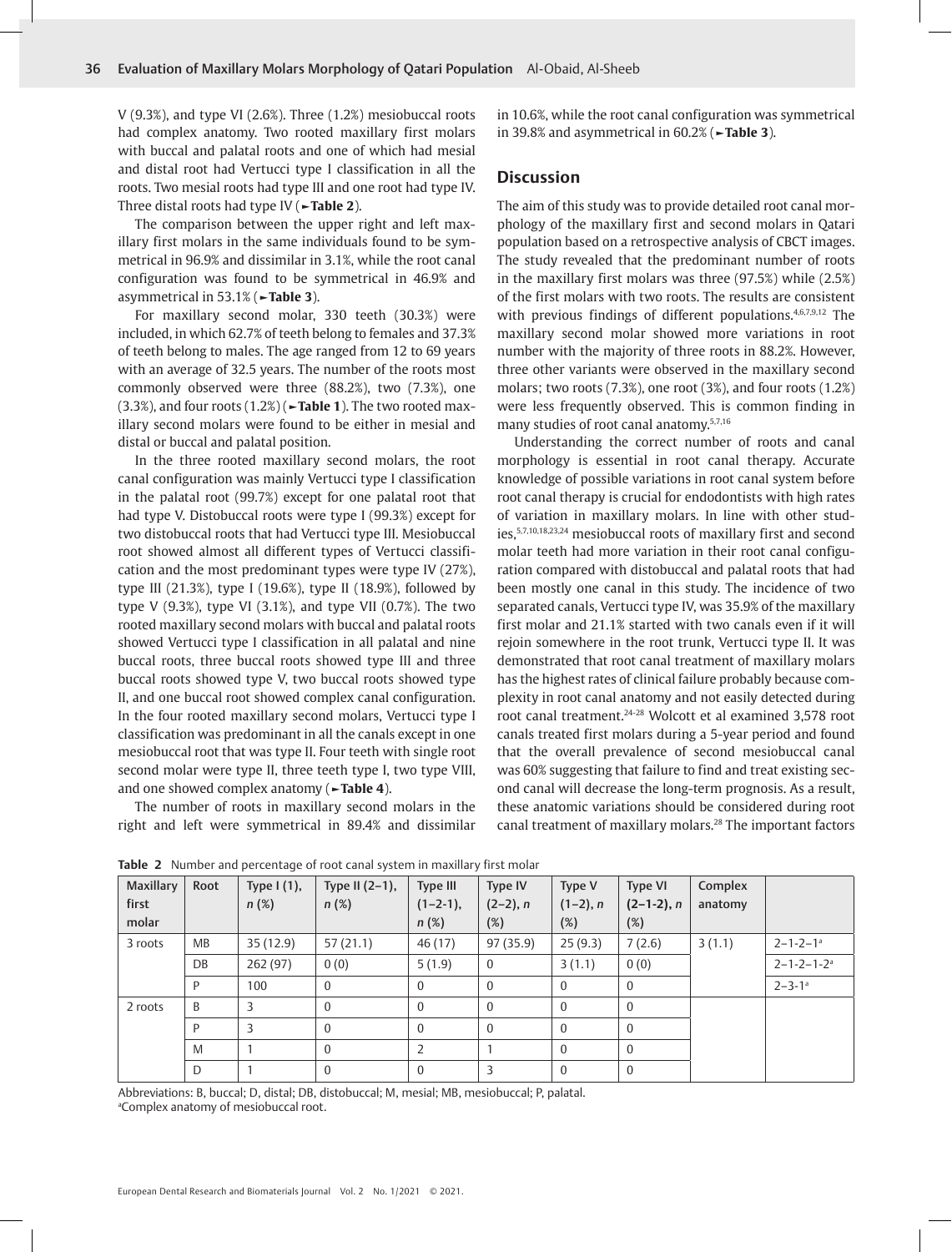| <b>Maxillary first</b><br>molar | Symmetry                    | Asymmetry                    | <b>Maxillary second</b><br>molar | Symmetry                    | Asymmetry                 |
|---------------------------------|-----------------------------|------------------------------|----------------------------------|-----------------------------|---------------------------|
| Root number                     | 96.9% Rt and Lt<br>the same | 3.1% Rt and Lt<br>different  | Root number                      | 89.4% Rt and Lt<br>the same | 10.6% Rt and Lt different |
| Root canal<br>configuration     | 46.9% Rt and Lt<br>the same | 53.1% Rt and Lt<br>different | Root canal<br>configuration      | 39.8% Rt and Lt<br>the same | 60.2% Rt and Lt different |

**Table 3** Symmetry of maxillary first and second molars

Abbreviations: Lt, left; Rt, right.

**Table 4** Number and percentage of root canal system in maxillary second molar

| <b>Maxillary</b><br>second<br>molar | Root                  | Type I<br>(1), n (%) | Type II<br>$(2-1)$ , n<br>(%) | <b>Type III</b><br>$(1-2-1)$ , n<br>$(\%)$ | Type IV<br>$(2-2)$ , n<br>(%) | Type V<br>$(1-2)$ , n<br>$(\%)$ | <b>Type VI</b><br>$(2-1-$<br>$2)$ , n<br>(%) | <b>Type</b><br>VII<br>$(1-2-$<br>$1-2$ ), n<br>$(\%)$ | <b>Type</b><br>VIII<br>(3), n<br>$(\%)$ | Complex<br>anatomy |                    |
|-------------------------------------|-----------------------|----------------------|-------------------------------|--------------------------------------------|-------------------------------|---------------------------------|----------------------------------------------|-------------------------------------------------------|-----------------------------------------|--------------------|--------------------|
| 3 roots                             | МB                    | 57 (19.6)            | 55 (18.9)                     | 62(21.3)                                   | 79 (27)                       | 27(9.3)                         | 9(3.1)                                       | 2(0.7)                                                | 0(0)                                    |                    |                    |
|                                     | DB                    | 289 (99.3)           | 0(0)                          | 2(0.7)                                     | 0(0)                          | 0(0)                            | 0(0)                                         | 0(0)                                                  | 0(0)                                    |                    |                    |
|                                     | P                     | 290 (99.7)           | 0(0)                          | 0(0)                                       | 0(0)                          | 1(0.3)                          | 0(0)                                         | 0(0)                                                  | 0(0)                                    |                    |                    |
| 2 roots                             | M                     | 0(0)                 | 0(0)                          | 1(4)                                       | 4(16.6)                       | 0(0)                            | 0(0)                                         | 0(0)                                                  | 1(4%)                                   | $\mathbf{1}$       | $B2 - 1 - 3 - 2^a$ |
|                                     | D                     | 5(20.8)              | 0(0)                          | 0(0)                                       | 1(4)                          | 0(0)                            | 0(0)                                         | 0(0)                                                  | 0(0)                                    |                    |                    |
|                                     | B                     | 9(37)                | 2(8)                          | 3(12)                                      | 0(0)                          | 3(12)                           | 0(0)                                         | 0(0)                                                  | 0(0)                                    |                    |                    |
|                                     | P                     | 18(75)               | 0(0)                          | 0(0)                                       | 0(0)                          | 0(0)                            | 0(0)                                         | 0(0)                                                  | 0(0)                                    |                    |                    |
| 4 roots                             | MB                    | 3                    | 1                             | 0(0)                                       | 0(0)                          | 0(0)                            | 0(0)                                         | 0(0)                                                  | 0(0)                                    |                    |                    |
|                                     | DB<br><b>MP</b><br>DP | $\overline{4}$       | 0(0)                          | 0(0)                                       | 0(0)                          | 0(0)                            | 0(0)                                         | 0(0)                                                  | 0(0)                                    |                    |                    |
| One root                            |                       | 3                    | $\overline{4}$                | $\mathbf{1}$                               | 0(0)                          | 0(0)                            | 0(0)                                         | 0(0)                                                  | $\overline{2}$                          |                    | $2 - 3b$           |

Abbreviations: B, buccal; D, distal; DB, distobuccal; M, mesial; MB, mesiobuccal; MP, mesiopalatal; P, palatal.

a Complex anatomy of Buccal root.

b Complex anatomy of single root maxillary second molar.

that help in treating second mesiobuccal canal in routine practice is the clinician's knowledge of its presence and always allocating sufficient time and use of sophisticated tools to locate these canals. It has been observed that mesiobuccal root of the maxillary second molar represents technical challenge for the clinician with substantial variations in root canal anatomy. In the present study, almost all Vertucci type classifications were detected particularly in this root (**►Table 4**).

There are few studies that have compared the right and left teeth of the same individual.<sup>29-32</sup> In the present study, it was interesting to find out that more than half of root canal configuration of maxillary first and second molars were not alike in both sides of the same patient (53.1 and 60.2%). These data are important from a clinical perspective as these variations in symmetry should be considered when treating two opposite molars in the same patient.

# **Conclusion**

In vivo CBCT study showed that Qatari population has a higher prevalence of three roots in first and second molars. The root canal configuration of the maxillary first and second molars was variable. The incidence of two canals in the mesiobuccal root was higher in the maxillary first molar than in maxillary second molar. High bilateral asymmetry was found in configuration of canals in the same individuals. These variations should be taken into consideration during root canal treatment.

### **Conflict of Interest**

None declared.

#### **References**

- 1 Vertucci FJ. Root canal anatomy of the human permanent teeth. Oral Surg Oral Med Oral Pathol 1984;58(5):589–599
- 2 Weine FS, Healey HJ, Gerstein H, Evanson L. Canal configuration in the mesiobuccal root of the maxillary first molar and its endodontic significance. Oral Surg Oral Med Oral Pathol 1969;28(3):419–425
- 3 Friedman S. Prognosis of initial endodontic therapy. Endod Topics 2002;2(1):59–88
- 4 Cleghorn BM, Christie WH, Dong CC. Root and root canal morphology of the human permanent maxillary first molar: a literature review. J Endod 2006;32(9):813–821
- 5 Peikoff MD, Christie WH, Fogel HM. The maxillary second molar: variations in the number of roots and canals. Int Endod J 1996;29(6):365–369
- 6 Zheng QH, Wang Y, Zhou XD, Wang Q, Zheng GN, Huang DM. A cone-beam computed tomography study of maxillary first permanent molar root and canal morphology in a Chinese population. J Endod 2010;36(9):1480–1484